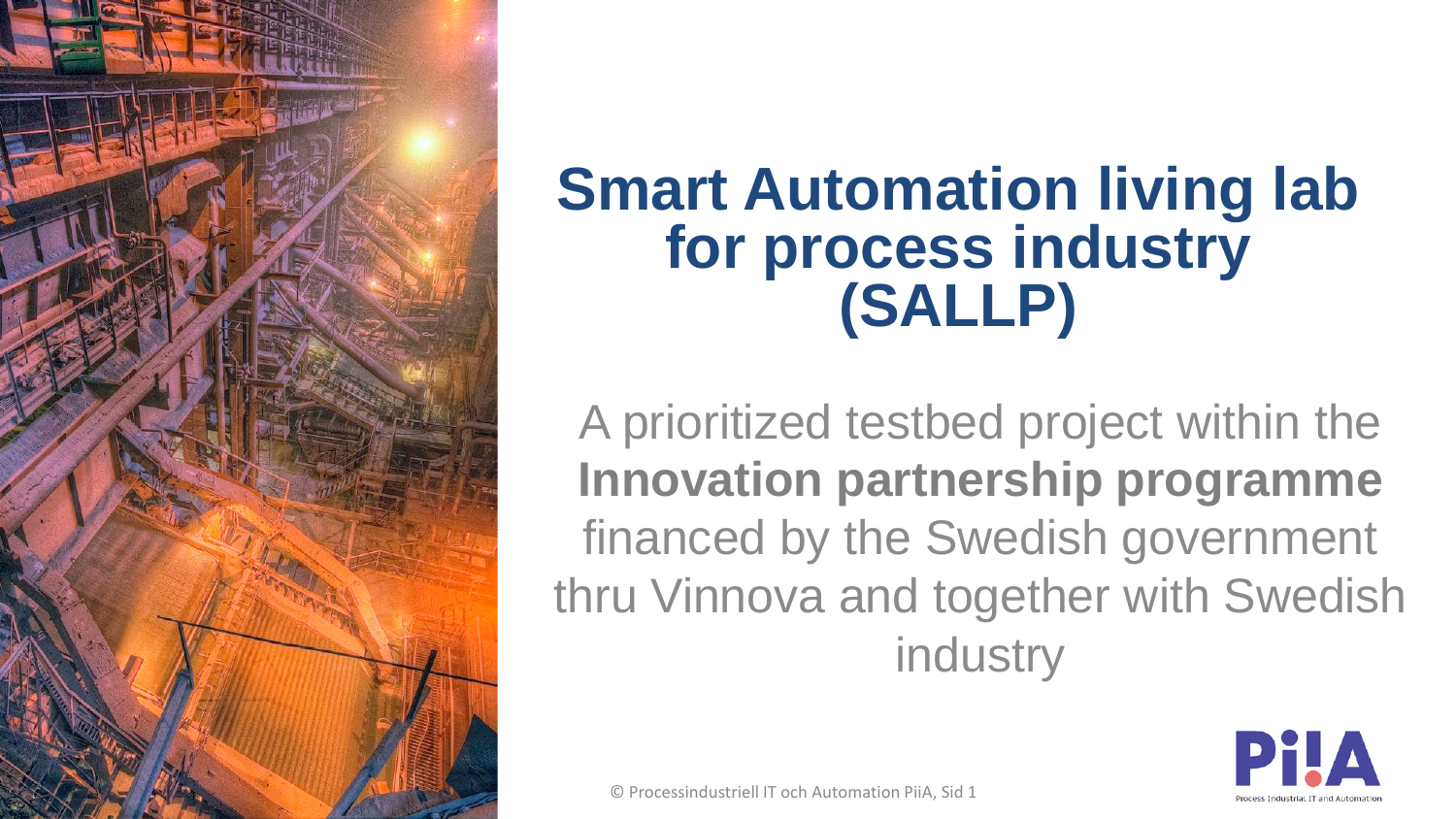## **SALLP: Smart Automation living lab for process industry**



• 4 years project

- Total budget 40 MSEK (divided in two phases)
- RISE SICS Västerås AB (project coordinator ), ABB AB,
- Ericsson, and BillerudKorsnäs (in phase 1)



Testbed for future process Industry solutions



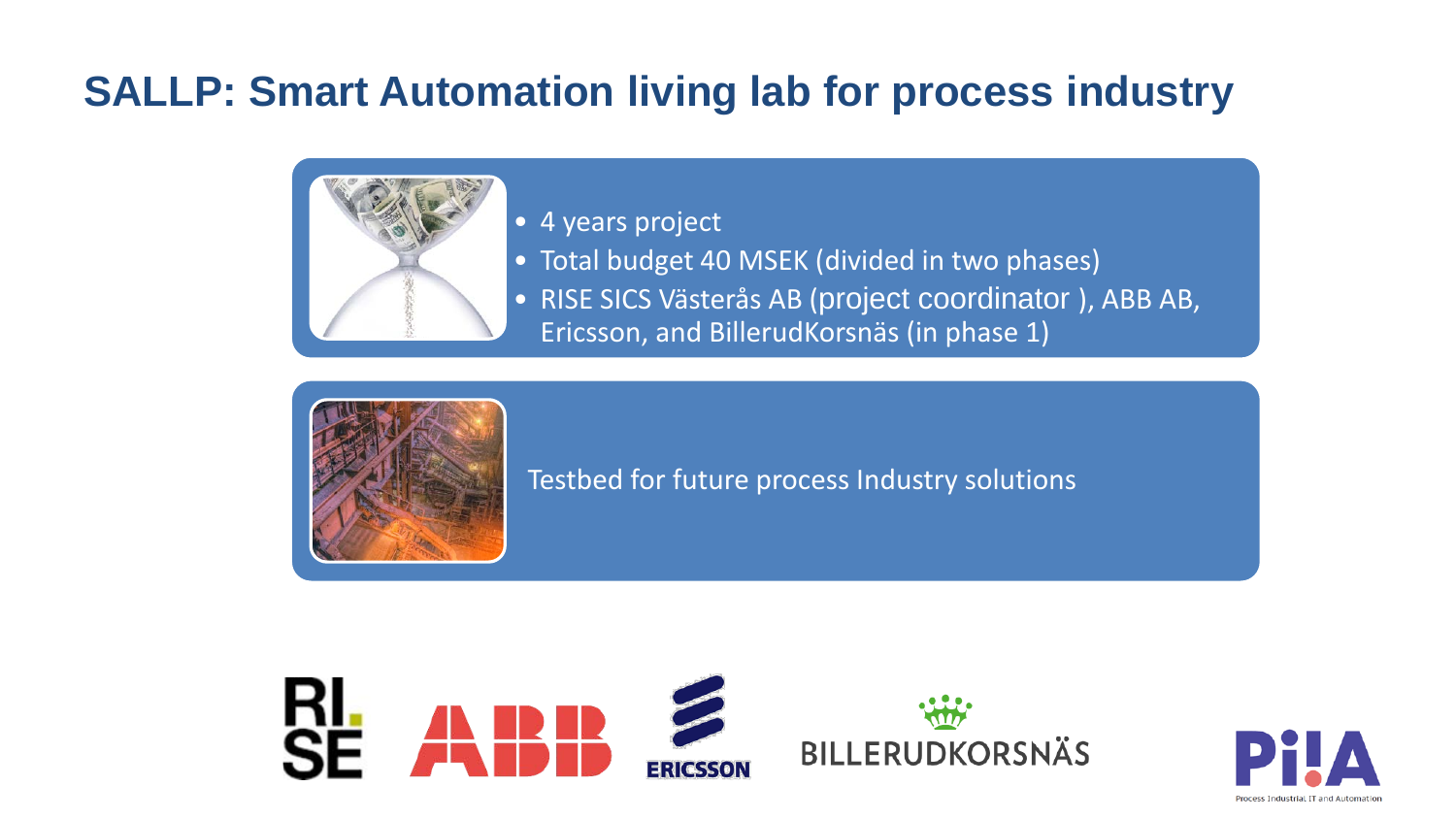

*Create an innovative, long-termed, and accessible arena for process industry that enables an easier and faster way to test new industrial Innovations, functions and solutions in an environment that mimics real production conditions.*



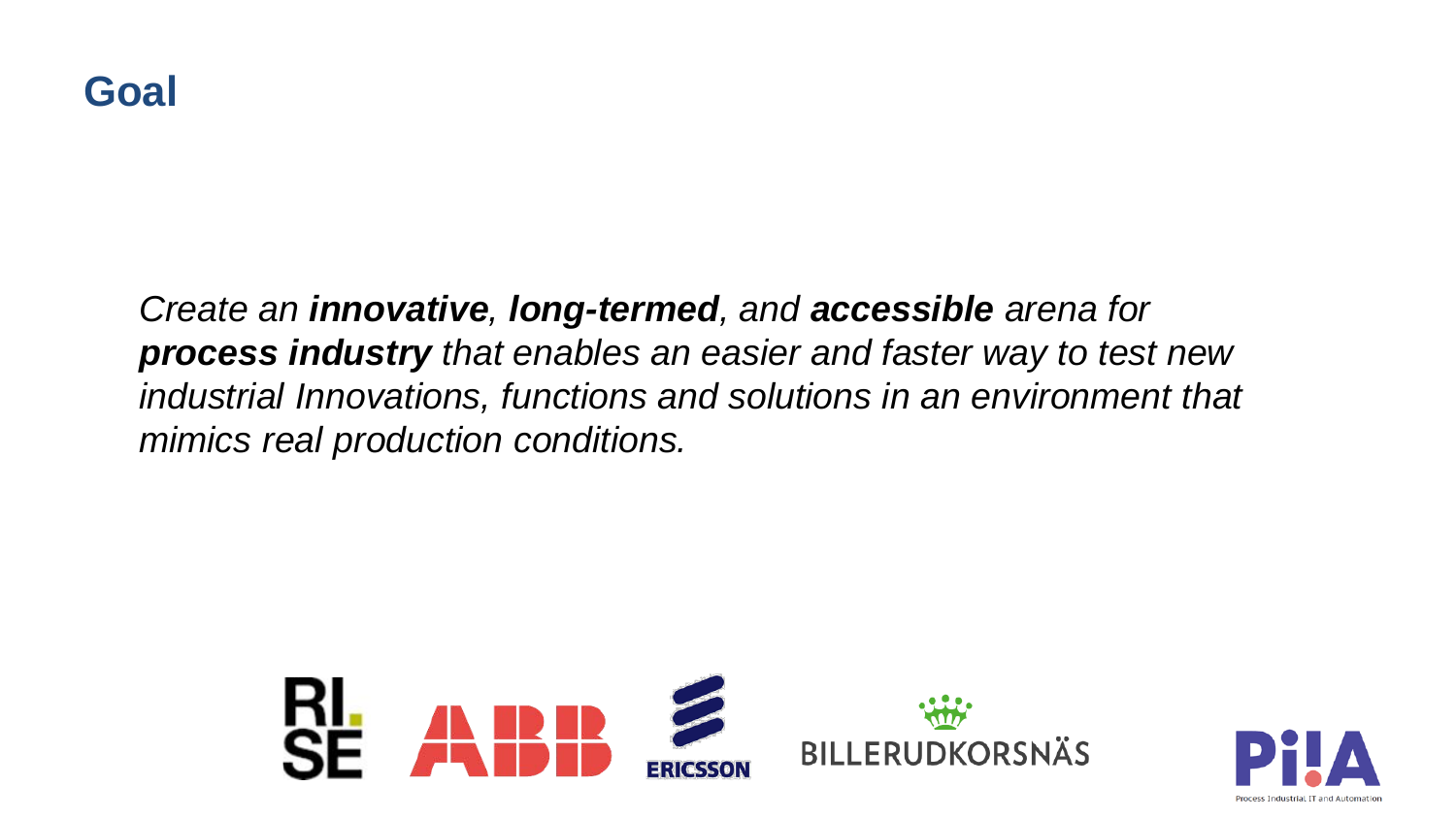## **Smart automation living lab for process industry**